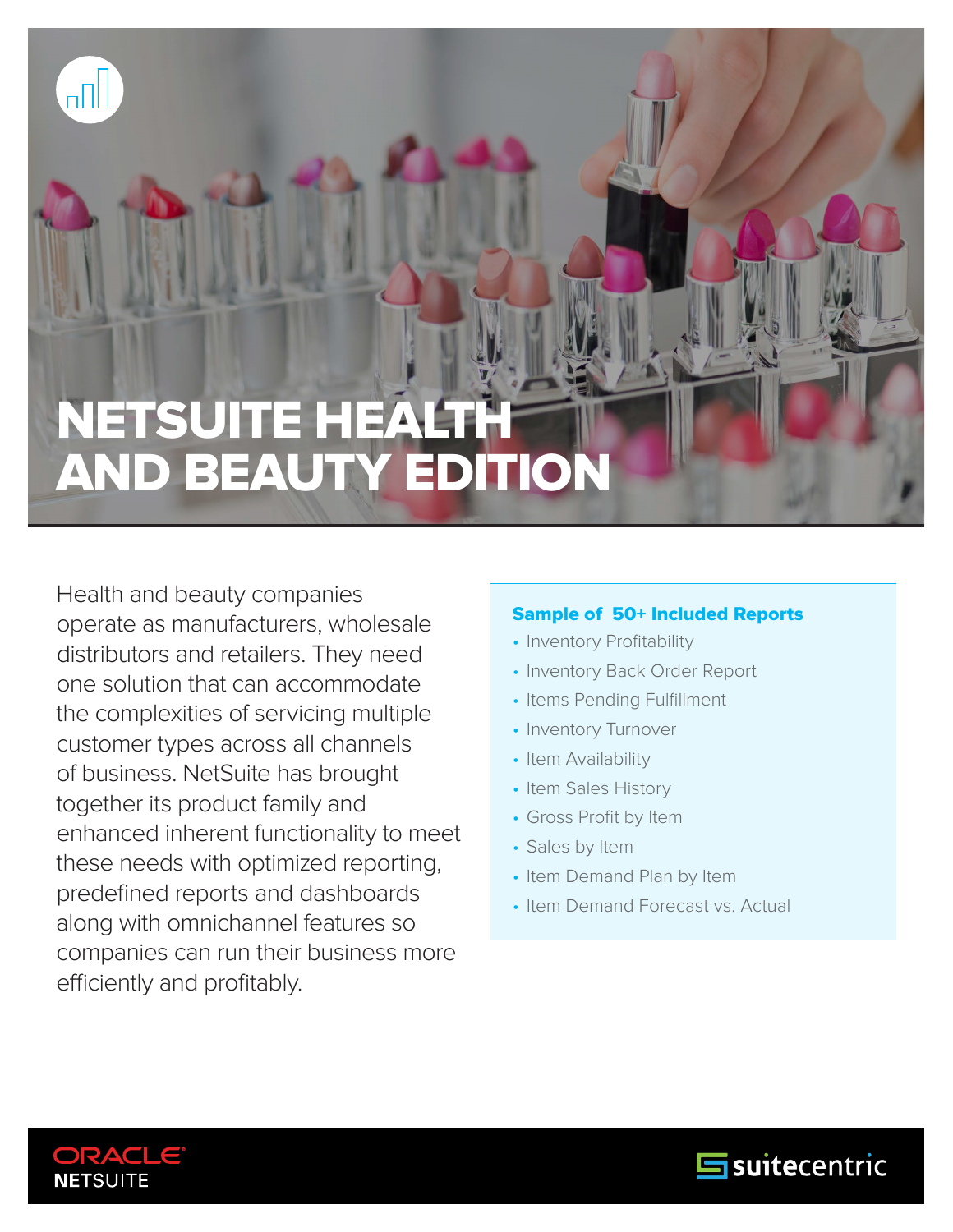#### **Deep Industry Focus**

Over time, NetSuite recognized that a large segment of its customers were wholesalers, branded manufacturers and retailers who were operating within the health and beauty industry. As such, they needed product features to address certain aspects of their business. Because NetSuite is dedicated to constantly innovating its suite of products, a dedicated team for health and beauty was formed to address these product needs. This team has been working alongside our health and beauty customers who collaborate on features and functionality to ensure we meet

the dynamic needs of health and beauty brands and retailers.

Here is what the health and beauty edition provides:

#### Specific roles and preconfigured dashboards

allow employees to quickly access the information they use most frequently based on permissions and responsibilities within the company. These roles were configured to empower the users most frequently found in health and beauty companies and because each dashboard was pre-built, employees can quickly access relevant business information, removing the need for customization.



Specific roles allow employees to quickly access the information they need.

- Executive
- Buyer/Planner
- Bookkeeper
- Customer Service Representative
- 
- Sales Representative
- Sales and Operations Supply Chain Manager Administrator • Supply Chain Manager • Warehouse Associate
	-

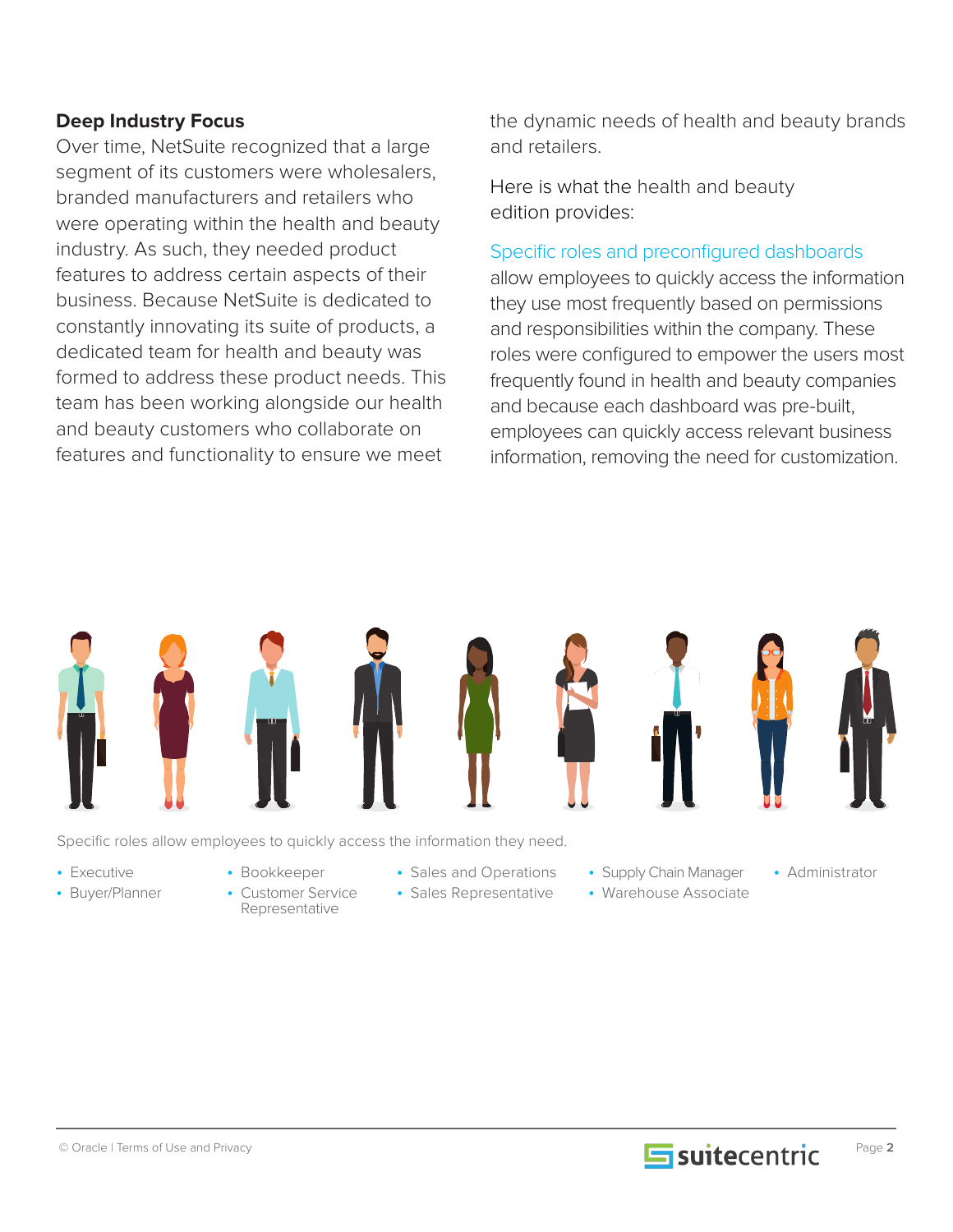

Keep a pulse on product performance from the Senior Executive Dashboard.

#### Predefined health and beauty reports,

KPIs and metrics enable health and beauty companies to assess product performance across customer types and channels. They also provide real-time information into sales and margins for a holistic view of the business. With out-of-the-box reporting, brands will have the tools they need to make informed decisions faster.

- Convenient scorecards to measure sales, revenue, profit, return %, sales per square foot units per transaction and more.
- Review vendor performance with scorecards showing number of POs and orders received, number and sum of vendor returns, average days late, fill rates and more.

• Track KPIs by store, region or district with succinct dashboards.

19+ preconfigured forms for item, customer, location and transaction records allow companies to quickly identify key data for reporting purposes without having to manually create multiple forms.

50+ additional health and beauty specific form fields accurately capture necessary data, such as merchandise class, serial number, expiration date and more, all of which follow industry-standard practices that can improve business processes.

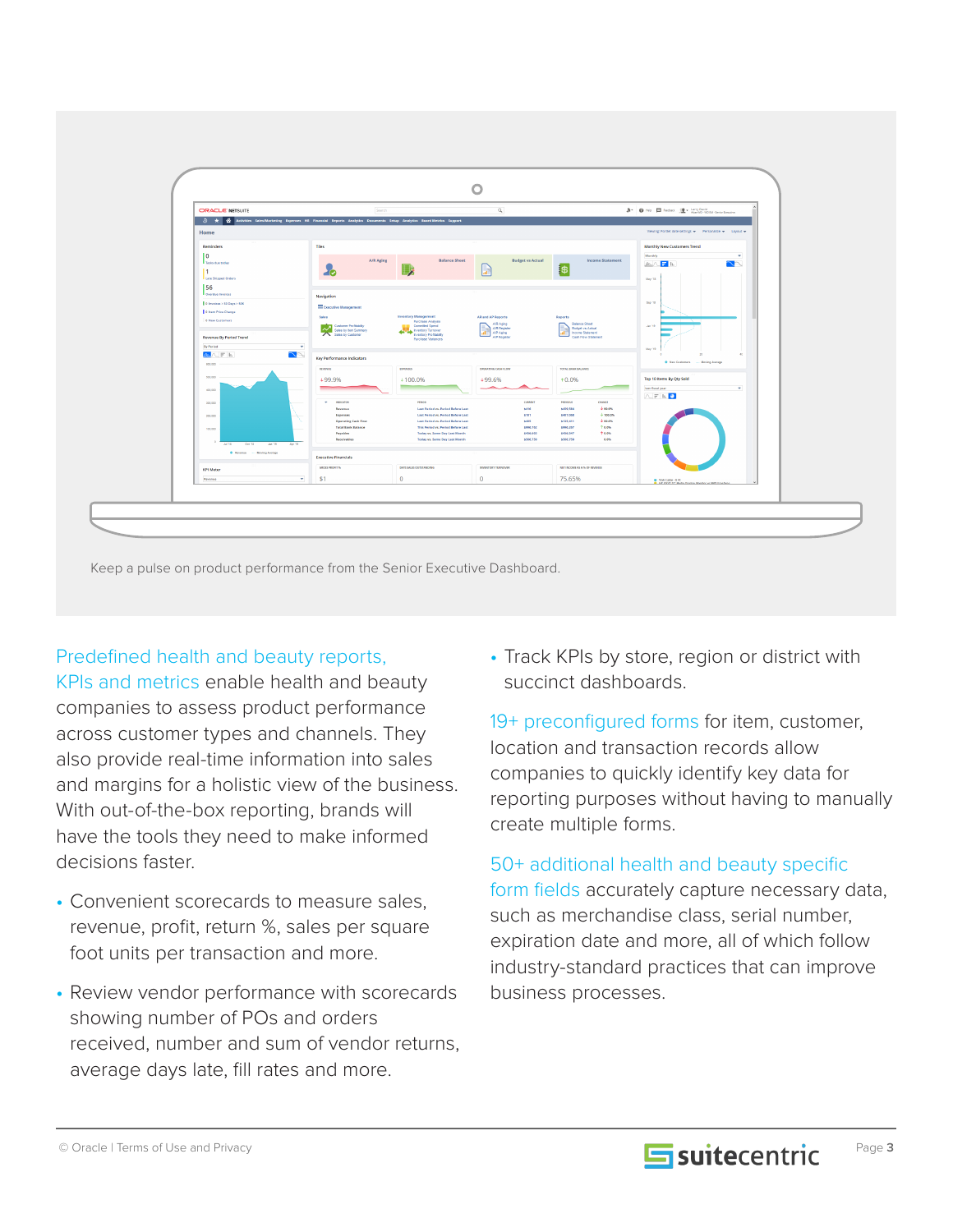#### **Leading Practices to Move Your Business Forward**

- Accelerated revenue growth by leveraging an integrated CRM, providing better customer service and fewer lost sales due to real-time cross-business inventory visibility.
- Reduce inventory cost of carrying due to improved inventory planning allowing customers to run leaner, and the ability to view and share inventory across locations.
- Reduce warehousing costs by streamlining processes with less paperwork, less damage and less spoilage. In turn, gaining better visibility to reduce excess and obsolete inventory write-downs.
- Automate business processes and reduce back-office costs with faster financial closes and pre-built reports.

#### **Take Your Business Global**

A modern health and beauty company must be data-driven, innovative, and able to scale and respond to market dynamics rapidly. NetSuite OneWorld helps companies streamline multi-subsidiary operations and provides real-time visibility at the local, regional and headquarter levels. NetSuite OneWorld accelerates financial processes with multicurrency consolidation and real-time roll-up across accounts receivable, accounts payable, payroll, inventory, billing, invoicing and order fulfillment, from local in-country operations to the regional offices to global headquarters. OneWorld provides the ability for businesses to execute on true intercompany business in a configurable, secure, fully automated,

accurate, compliant, real-time process across intercompany transactions and reconciliations and a lot more.

### **Scalability**

NetSuite offers a platform that is designed to scale with the business. We have clients that started small with less than 10 users and have grown with the platform to become over \$1 billion companies leading to IPOs, all while using the same platform. Not only can NetSuite future-proof your operations so you can avoid another platform change, but it also means we can dedicate development resources to continue to evolve the platform and meet our customers ever changing needs. In addition, for companies with a global presence, NetSuite removes the requirement for comprehensive distributed IT, so that IT resources can be deployed efficiently into a more strategic function.

#### Platform

With the SuiteTalk (Web Services) Platform, customers and developers can easily integrate NetSuite with a variety of applications including 3PLs, Shopify and a variety of other ecommerce platforms, Amazon, and more. NetSuite Cloud Integration Practices ensure accessibility of your data with many tools for integration by utilizing Open Standard APIs to communicate and exchange data with other applications. NetSuite provides SOAP and REST API frameworks, event notifications and callouts, CSV file imports, SQL Connectors, integration solutions, and partner applications that support real-time access to data.